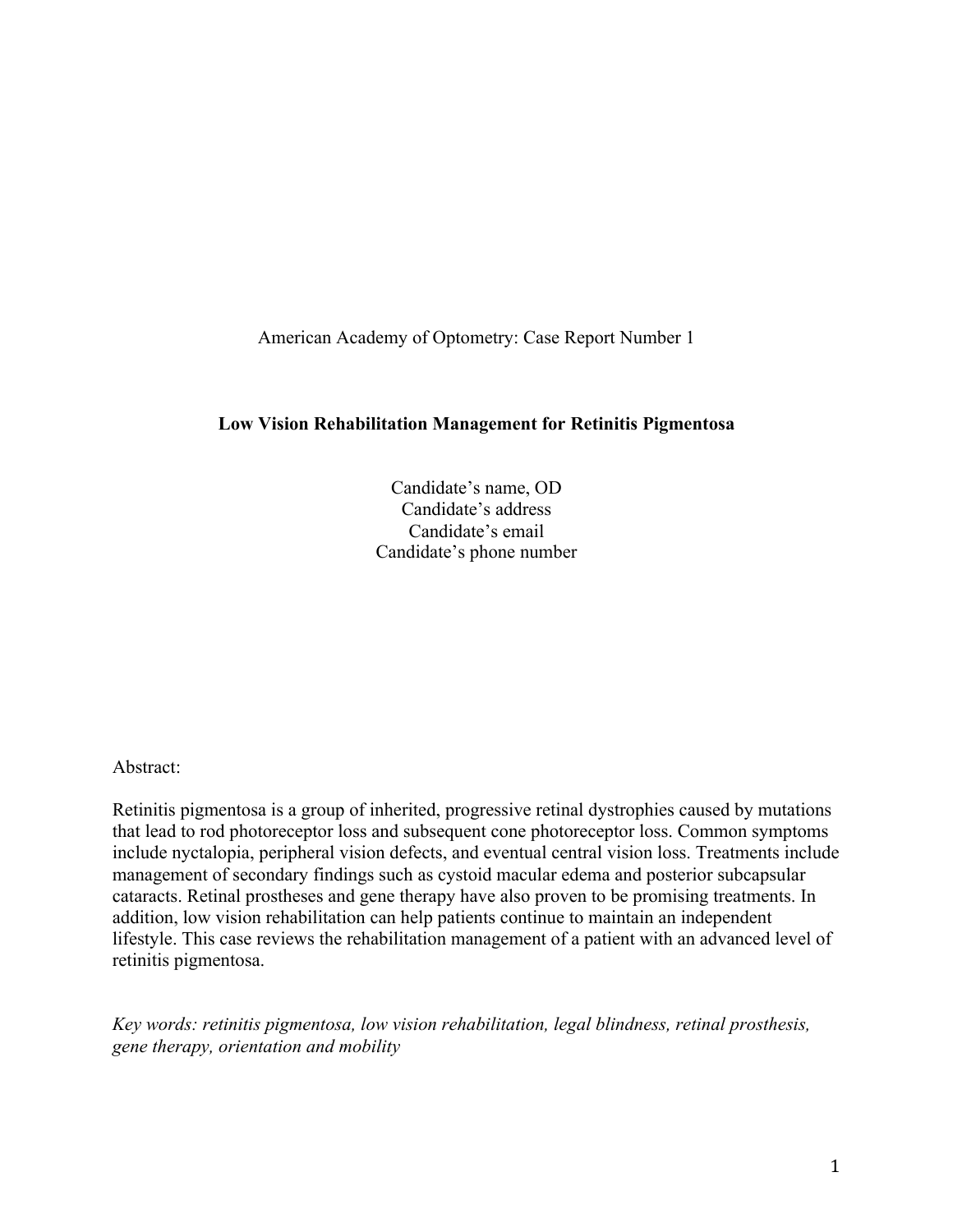### **Introduction**

Retinitis pigmentosa (RP) is a set of inherited rod-cone degenerative diseases that clinically presents with similar signs and symptoms. Patients will commonly present with bone-spicule pigment formation, waxy optic nerve pallor, and attenuated blood vessels in the posterior pole. Symptoms often begin with progressive night blindness, mid-peripheral visual field defects, and eventual tunnel vision. Central vision loss will ultimately occur following loss of rod function. Central vision may also become impaired from secondary complications including posterior subcapsular cataracts and cystoid macular edema. There is currently no cure for RP, but some treatments include interventions for secondary complications, retinal prosthesis implants, and gene therapy.

 $RP$  is one of the most common causes of severe vision impairments<sup>1</sup> and can significantly affect daily life, impacting activities such as driving, reading, and mobility. Low vision rehabilitation services are available to improve visual function through devices, to assess safe mobility, and to connect patients with resources to maintain levels of independence.

## **Case Report**

A 78-year-old African American female presented for a low vision consultation on March 15, 2018. She was referred by a local retinal ophthalmologist whom she saw two weeks prior for an initial comprehensive ocular health examination. The patient had recently moved from out-ofstate approximately one month prior and was re-establishing care. The patient was legally blind secondary to retinitis pigmentosa, which was diagnosed in her 50s. The patient reported gradually progressive hazy central vision and decreasing peripheral vision in both eyes. She reported severe night blindness and restricted her travel at night. She also felt colors were becoming more difficult to distinguish and needed higher contrast materials to read.

Other than the diagnosis of retinitis pigmentosa in both eyes, the patient had no other remarkable ocular conditions. She reported having cataract surgery and yttrium aluminum garnet (YAG) capsulotomy in both eyes over 10 years ago. She reported a diagnosis of hypertension, which was controlled with atenolol, and recent gastrointestinal issues including nausea and diarrhea. She reported taking gabapentin for unknown nerve pain and simvastatin for high cholesterol. She had no known drug allergies. Her family medical and ocular histories were non-contributory. She denied any family history of retinitis pigmentosa. She was a social drinker and had never smoked.

The patient was dilated and examined two weeks prior on March 2, 2018, by a retinal specialist. Findings at that visit included unaided distance visual acuities of counting fingers at two feet in both eyes. Pupils were round with brisk responses. Extraocular muscle motility was full in both eyes. Confrontation visual fields were noted as temporal loss in the right eye and superior and temporal loss in the left eye. She had normal ocular adnexa and quiet lids, conjunctiva, and sclera in both eyes. Corneas in both eyes were noted as clear epithelium, clear stroma, and clear endothelium. Anterior chambers had normal depth and were quiet. Iris was flat in both eyes. She had centered posterior chamber intraocular lenses in both eyes. Intraocular pressures were noted as 12mmHg in both eyes with Tonopen. The patient was dilated with 1% tropicamide and 2.5%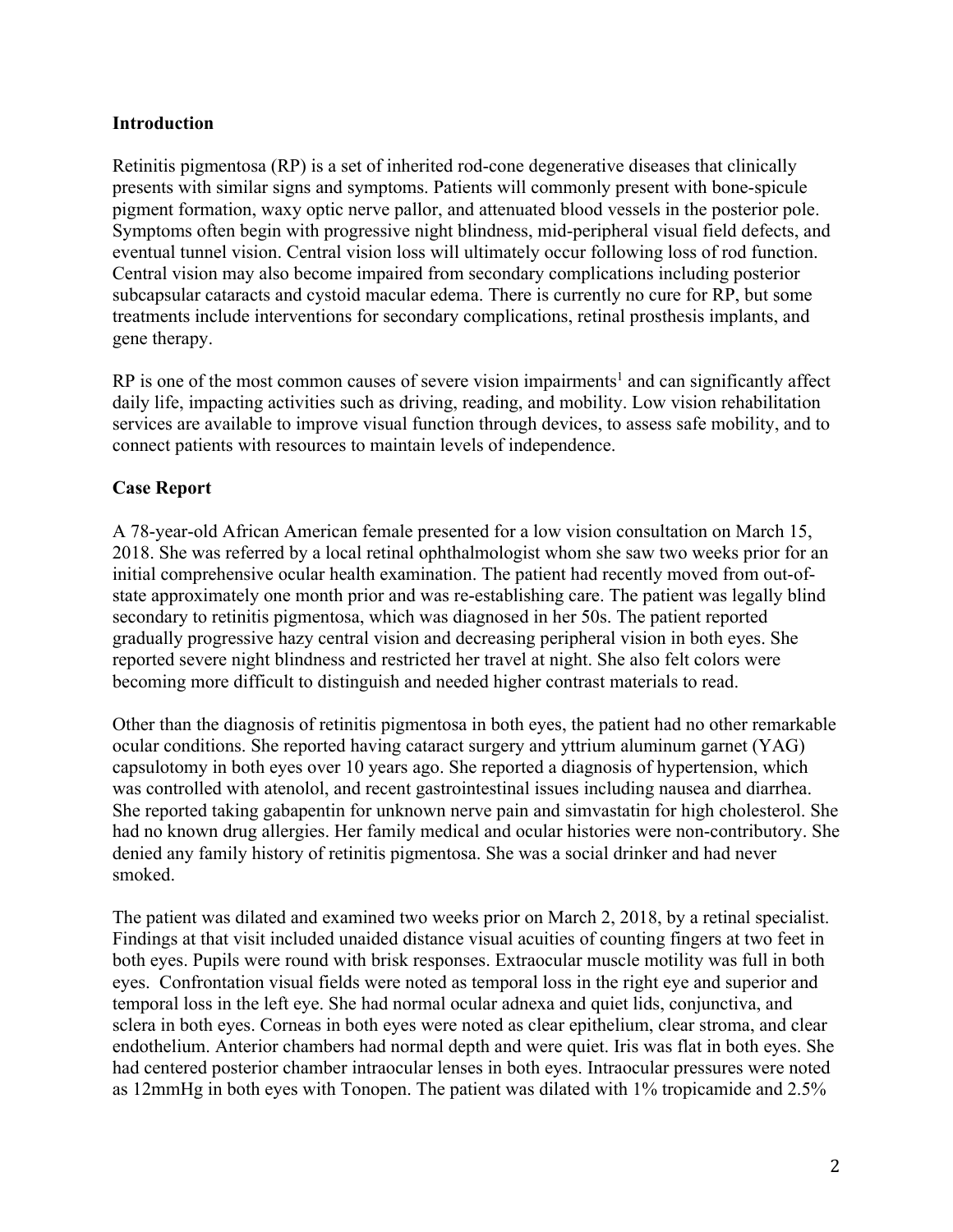phenylephrine with 0.5% proparacaine instilled in both eyes. The vitreous was clear in both eyes. Both optic nerves were measured as 0.4 cup-to-disc ratios with no disc edema, disc hemorrhages, notching, or thinning noted. Waxy disc pallor and attenuated blood vessels were observed in both eyes. The macula in both eyes had retinal pigment epithelium (RPE) changes with no edema or hemorrhages. Bone spicule changes were noted 360 in the periphery of both eyes with no holes or tears (Figure 1). An optical coherence tomography (OCT) scan showed RPE changes and no evidence of macular edema or subretinal fluid in both eyes(Figure 2). The patient reported a history of ancillary testing in her 50s when she was diagnosed with retinitis pigmentosa. She did not recall the name of the test or doctor who performed the test. From her description, an electroretinogram (ERG) was most likely performed, which she reported resulted in positive findings for retinitis pigmentosa.



Figure 1. Posterior pole fundus photographs of the left eye (left) and right eye (right): waxy disc pallor, attenuated vessels, RPE changes in macula, and bone spicule changes noted in both eyes.



Figure 2. Optical coherence tomography macular scans of the left eye (left) and right eye (right): signs of photoreceptor loss, RPE changes, and no intraretinal or subretinal fluid noted.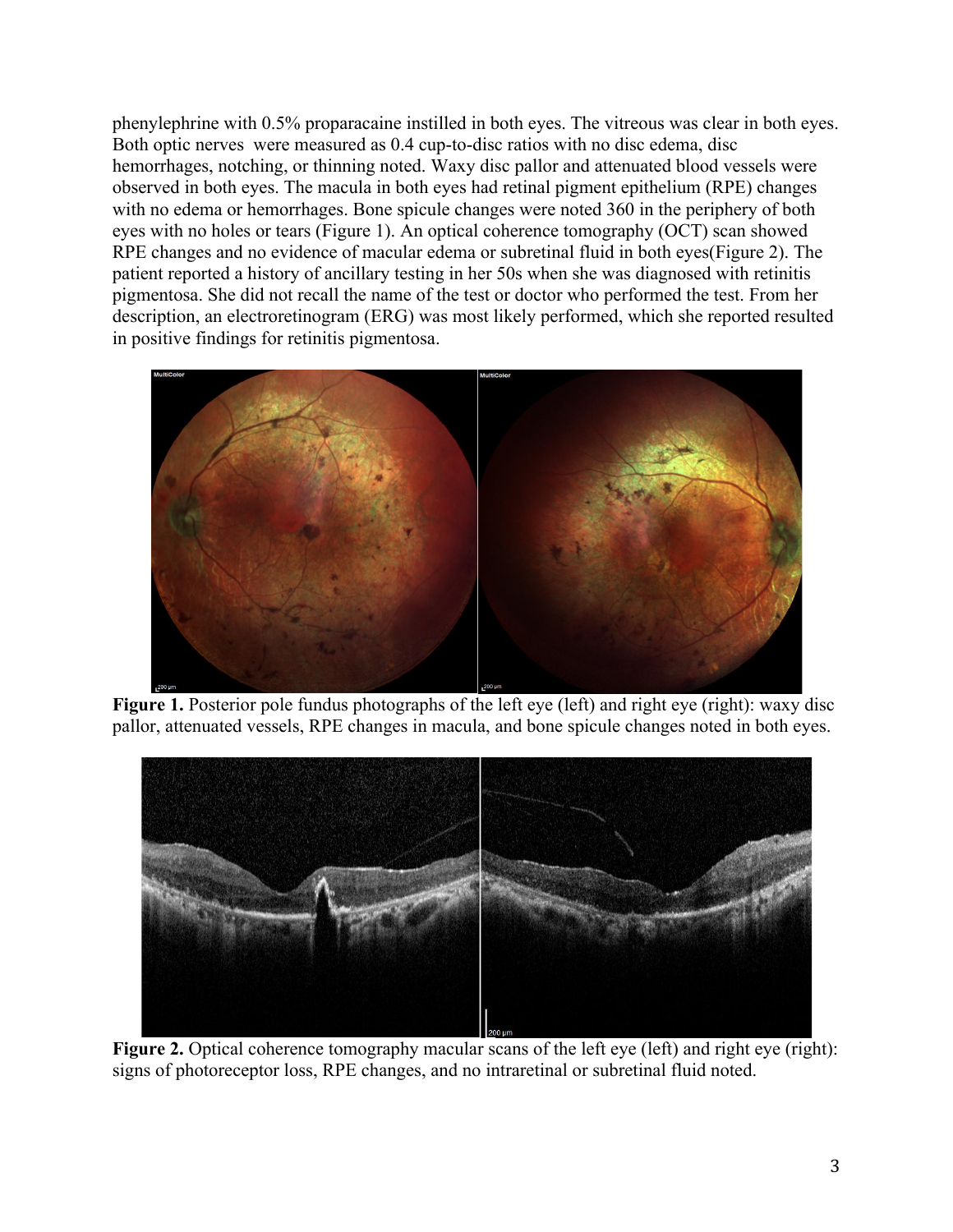The patient's son accompanied her to the low vision consultation. He was temporarily living with her as she settled into her newly purchased home. She regarded herself as a very independent woman and reported living alone before moving. Her main goal for low vision rehabilitation was reading and a desire to be fit with a stronger reading prescription. She was currently using several different pairs of reading glasses, all of which she found unhelpful. She reported being an avid reader in the past and enjoyed reading novels and newspapers.

At the low vision examination, entering unaided distance visual acuities were 10/140 in the right eye and 10/140<sup>+</sup> in the left eye measured with the Feinbloom chart. Near visual acuities with her preferred +6.50 diopter (D) readers were 2.5M in the right eye and 2M in the left eye measured with single letters at 15 centimeters (cm). The patient was allowed to hold the near chart at any distance to evaluate her preferred working distance. With both eyes open using the +6.50D readers, the patient read the 2M line with difficulty on the Mn Read continuous text reading chart at 15cm. The patient initially reported that she preferred using the +6.50D readers combined with a +4.00 clip-on for reading. However, when tested with this combination in office, the patient was unable to hold the material at the correct working distance and struggled to read the 4M line. A trial frame refraction did not result in an improvement in visual acuity in the right eye but did result in an objective and subjective improvement in the left eye to  $10/120^+$  with  $+2.50$  -1.50 x 075. Full-time wear of single vision distance glasses with polycarbonate lenses were recommended for improved clarity of vision and protection. A prescription for glasses was released to the patient.

Of the near devices evaluated, the patient most preferred the single vision prism readers. A 5x/16D illuminated hand-held magnifier (IHHM) and 4x/12D illuminated stand magnifier (ISM) were demonstrated to the patient with negative responses. The patient was unable to hold the IHHM stable at the correct focal length for full magnification and she regarded the field of view too small. Though the ISM had greater stability as the device rests directly on the page, she preferred using a hands-free option for reading. From her near acuities, a +13D effective add would, in theory, help her read the 1M line at 7.5cm. Due to her resistance in holding the reading material at a close working distance, a lower powered +8D prism reader was demonstrated. A stock prism reader instead of a trial frame was used in this demonstration for convenience and comfort for the patient. Proper, close working distance was discussed extensively with the patient. She was able to read the 1.6M line at 12cm with the +8D prism readers. Now that she understood the working distance concept, she desired to try a stronger pair of prism readers. She reported that she would be willing to compromise the working distance in order to read. A +12D pair was demonstrated to the patient with a positive response. She was able to read the 1.3M line at 8cm. She preferred the +12D prism readers and was not interested in evaluating stronger powers. She did not wish to hold the material any closer. The importance of proper, direct lighting with these strong reading glasses was discussed as well.

Contrast sensitivity was measured with the MARS chart to be 0.4 log units, indicating profound loss. Due to such severe contrast sensitivity loss, electronic video magnification with enhanced contrast settings was strongly recommended to the patient. She had a very positive response to the portable electronic video magnifying system Visolux HD from Eschenbach. She greatly appreciated the white on black setting and zoom functions. She preferred the larger screen of the Visolux HD compared to the smaller Ruby XL HD device. A Ruby 7 with a comparable 7-inch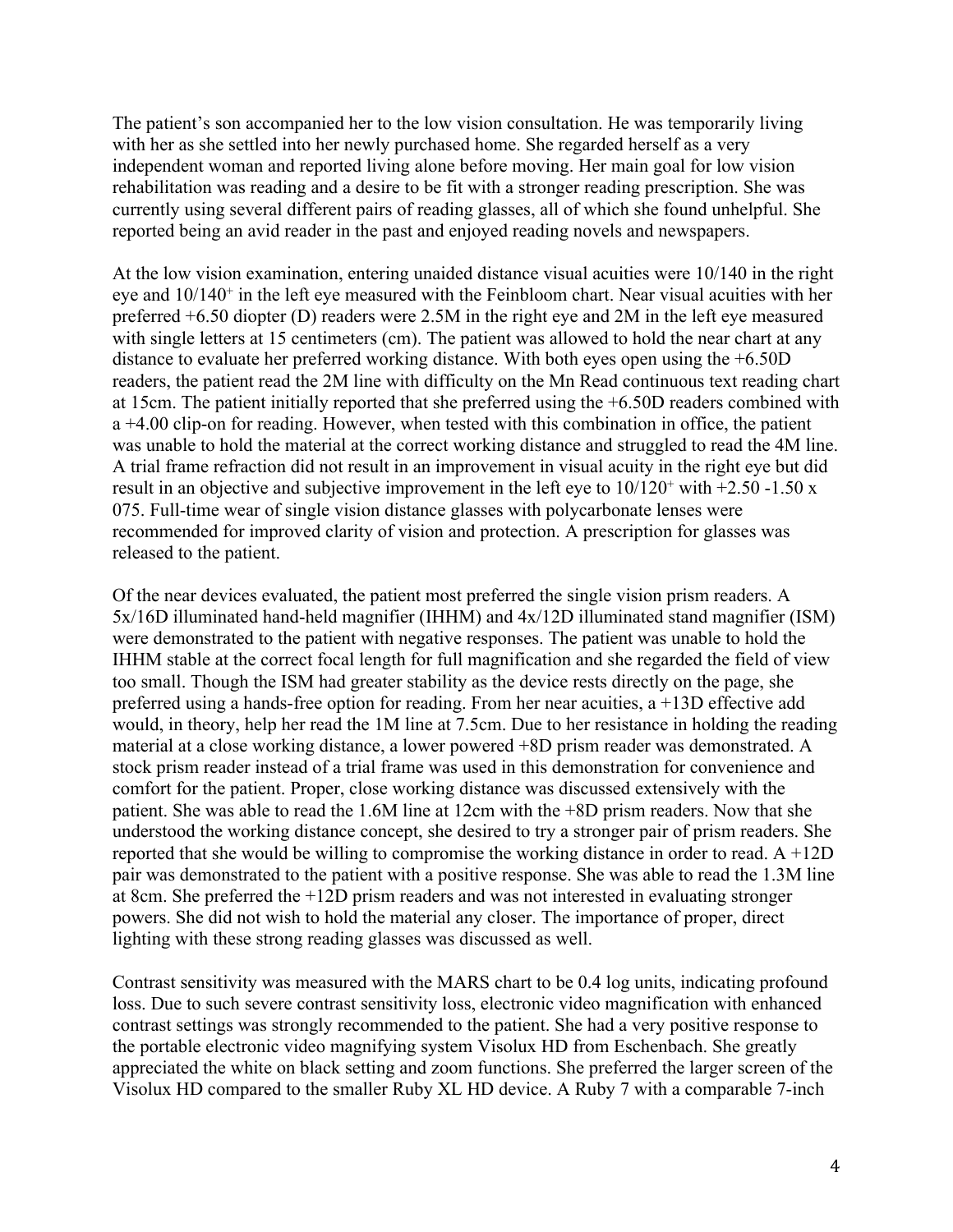screen size to the Visolux HD and distance camera capabilities was also shown to the patient. She did not appreciate the need for the distance camera function at this time and preferred the less costly Visolux HD device. The Topaz HD desktop video magnifier or closed-circuit television (CCTV) was also demonstrated to the patient as an option for a larger screen with similar contrast enhancement and zoom functions. She had a positive response to the device; however, due to her active lifestyle, she preferred the portable video magnifier for convenience.

Non-seeing to seeing confrontation visual fields with a transilluminator were restricted in both eyes. In the right eye, superotemporal and superonasal fields were restricted to five degrees, inferotemporal restricted to 45 degrees, and inferonasal restricted to 45 degrees with a midperipheral scotoma from 10 to 30 degrees. In the left eye, superotemporal and superonasal fields were also restricted to five degrees, inferotemporal restricted to 45 degrees, and inferonasal restricted to 60 degrees with a mid-peripheral scotoma from 10 to 30 degrees. It was observed that the patient often used slight superior eccentric viewing when talking with others, most likely due to her severely restricted superior fields. With such limited fields, the patient was questioned further about her mobility issues. The patient's son reported the patient having frequent stumbles and bumping into objects she did not see. The patient reported no falls and exercised extreme caution when walking in unfamiliar areas. She ambulated cautiously without a cane or walker. Orientation and mobility training was discussed and strongly advised to the patient for safe navigation. The patient was receptive to the recommendation as she was aware of her limitations due to reduced peripheral and central vision.

Low vision services are able to connect patients to resources for other aspects of their lives impacted by vision loss. Since the patient was not a driver, alternative transportation options were reviewed. The patient desired to be independent and transportation was an issue. In many cities, there are transportation alternatives provided to those with disabilities. Many of these applications require doctor prescriptions or verifications of visual impairments and optometrists are able to help provide this documentation. A shared-ride public transit service in the city that provided free transportation services for individuals with visual impairment was discussed. An application was completed and released to the patient. Another subsidized program that offered transportation at a 50% discounted price and allowed for same-day scheduling was recommended as well. This application was released to the patient. A disability placard application was offered to the patient, but the son reported that they already had one in place. Helping patients find alternative transportation is important, as transportation is a crucial aspect for independent living.

Pupils were equal, round, and reactive to light in both eyes with no afferent pupillary defects. Extraocular muscle function was full with no restrictions in either eye. Ocular adnexae, lids, lashes, and conjunctiva were unremarkable in both eyes. Corneal incision scars from past cataract surgery and well-centered posterior chamber intraocular lenses were noted in both eyes. The anterior chamber was deep and quiet in both eyes. A small pupil 90D lens fundus examination was attempted but views were limited due to miotic pupils. Since the vision was stable and the patient did not report any visual changes since her last dilated examination two weeks prior, dilation was not performed at this visit.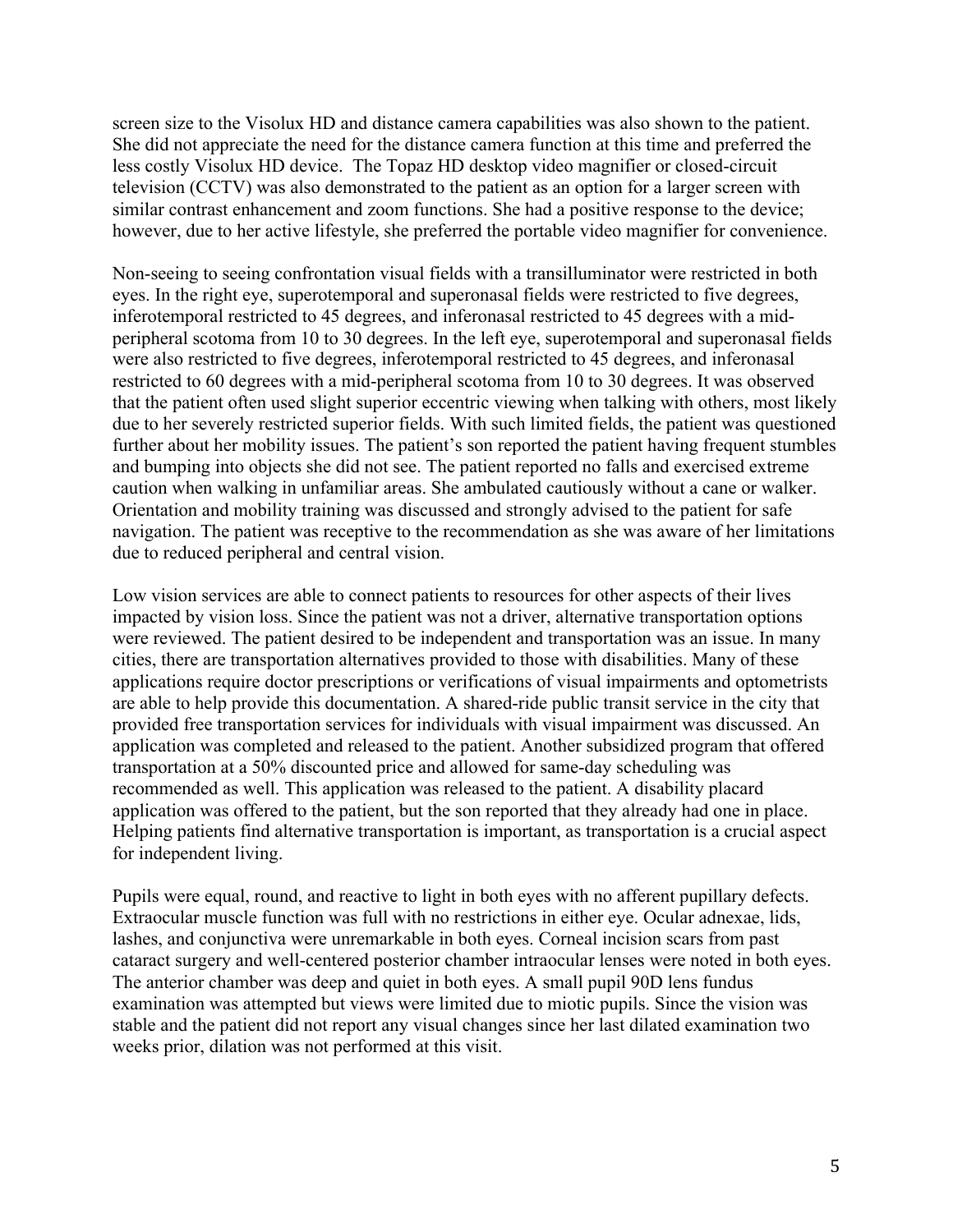In summary, the patient was legally blind secondary to retinitis pigmentosa in both eyes. Her Snellen equivalent visual acuities were 20/400 in the right and left eyes, which qualified her for legal blindness status. A letter of legal blindness was released to the patient. Due to financial difficulties, an application for the Independent Living Services for Older Individuals Who Are Blind (OIB) program was completed and sent to the State Workforce Commission (SWC) to open a case for her. The SWC is a state agency that provides support services for those with disabilities to obtain training and employment. The OIB program is a particular branch in SWC that allocates services and resources to patients 55 years and older with visual impairments to help them maintain an independent lifestyle. The OIB program is able to provide the patient with orientation and mobility training, low vision devices, and independent living skills training. An Eye Report and letter were sent to the SWC as an application for the OIB program with the patient's written authorization for release of medical records to SWC. Orientation and mobility training, single vision distance glasses with polycarbonate lenses for protection, and the +12 prism readers were requested through the OIB program. Once the application is accepted, the patient will return to the University's optical to choose a frame for the glasses and for a dispense of the prism readers. If she desired not to wait for the application process, she was given a copy of the single vision distance prescription to order glasses and the option of ordering devices through private pay. Private orientation and mobility instructors were also discussed, but financially difficult for the patient to pursue.

#### **Discussion**

Retinitis pigmentosa (RP) is a heterogeneous group of diseases that causes death to rod photoreceptors and subsequent loss of cone function in both eyes. There are more than 3,000 genetic mutations in approximately 70 known genes that are associated with RP.2 These genes consist of those involved in phototransduction, photoreceptor structure, or gene transcription in photoreceptors.3 Depending on the mutation, rod cell death may degenerate at different rates and levels of severity. This condition can present as an autosomal dominant, autosomal recessive, Xlinked, or unknown pattern inheritance. Unknown pattern inheritance with no family history of RP is the most common at 40-50%, as the patient in this case.<sup>2</sup> Mode of inheritance is important as it may determine the prognosis and severity of the disease. A male with X-linked RP has the worse prognosis, resulting in a visual acuity of 20/200 or worse in almost all patients over 50 years old.4 Autosomal recessive inheritance has an intermediate prognosis and autosomal dominant has the best prognosis.<sup>4</sup> However, each individual patient's prognosis can vary greatly as there are many mutations within each mode of inheritance making the molecular genetics of RP complex. The prevalence has been estimated to be  $1:4000^{1.5}$  or a range between 1:750 to 9000.<sup>6</sup> Approximately 2.5 million people worldwide are affected by  $RP^2$ . There was no significant gender predilection found in literature. RP may present alone (nonsyndromic) or with other systemic effects (syndromic). Syndromic RP is less common at 17% of RP cases.4 Of the syndromic RP conditions, Usher syndrome is the most common with manifestations of hearing defects.

The pathophysiology of RP begins with rod photoreceptor degeneration and leads to cone photoreceptor degeneration as well. Mutations can occur in many processes involving the rod photoreceptors, ranging from rod visual transduction to metabolism and RNA processing.7 Mutations can also cause rod photoreceptor defects in rhodopsin processing and trafficking,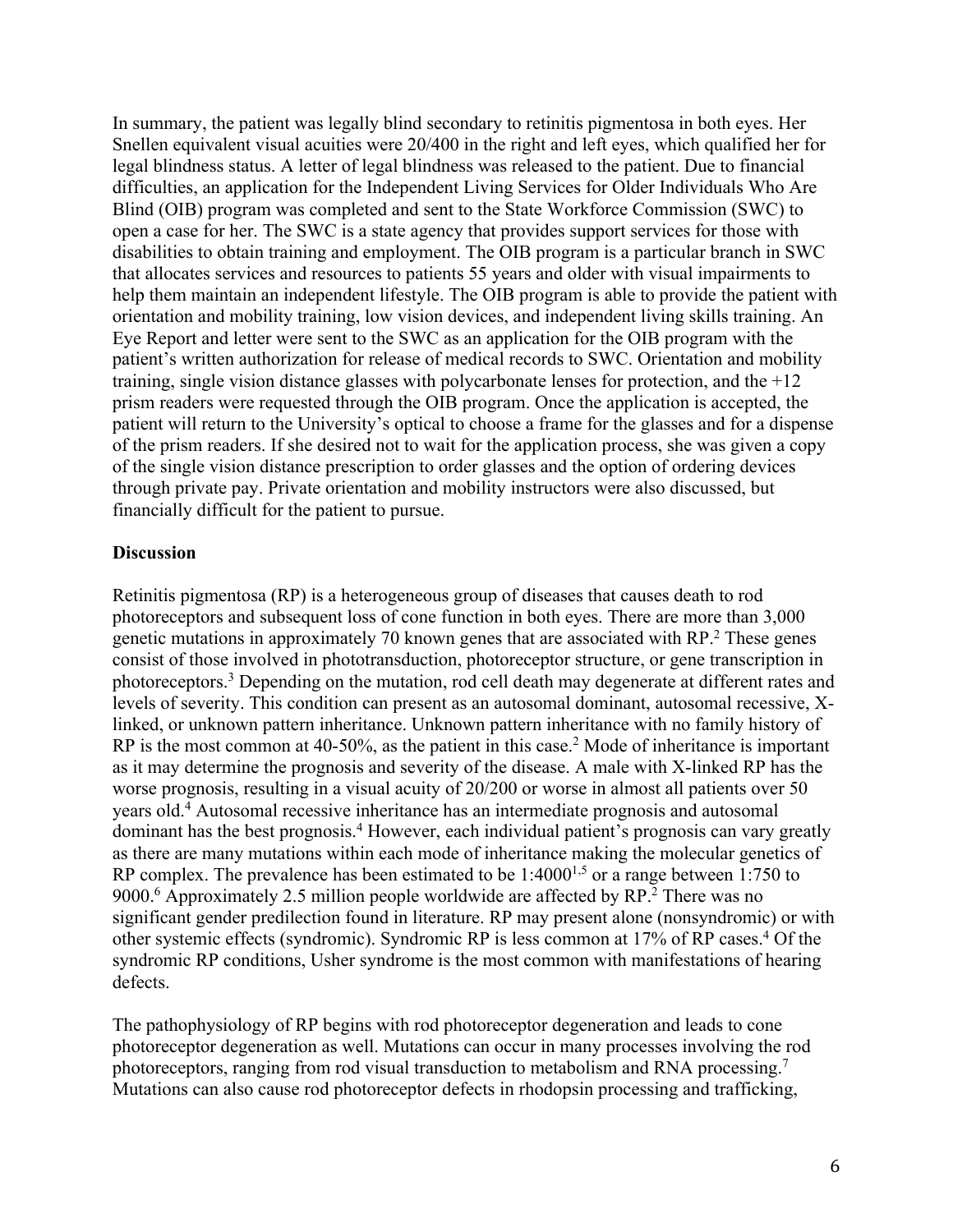defects in rhodopsin stacking, and deficiencies in cilia function. <sup>8</sup> These mutations directly affect the function of rod photoreceptors; however, they do not directly affect cone photoreceptors. Cones only become affected after almost all of the rods are lost. <sup>4</sup> Hence, the longer the rods survive, the better the prognosis for cone function. One theory of the mechanism for eventual cone death is the level of oxidative damage after rod degeneration. <sup>4</sup> As the rods atrophy, the level of oxygen in the retina increases due to the lack of oxygen consumption by viable rod photoreceptors. With higher oxygen levels, the incidence of free radicals, superoxide radical production, and peroxynitrite-induced damage increases, causing damage to cones. 4

There are many characteristic symptoms patients with RP experience. Patients with RP initially present with nyctalopia as rod photoreceptors primarily involve vision in dim illumination. Symptoms are initially noticed in dim light settings and commonly begin during adolescence.<sup>2</sup> Onset of night blindness that occurs at an earlier age usually indicates a worse prognosis and more rapid progression of visual function loss.4 The next symptom is often constriction of visual fields, particularly in the mid-periphery, where the cone receptor density is low.4 The field defects coalesce into a mid-peripheral ring scotoma that progresses peripherally and centrally, ultimately leaving a central island of vision. Islands of peripheral vision may remain due to clumps of viable cones that have migrated together.<sup>9</sup> In advanced disease, patient will have central vision loss in daylight as the cones degenerate further. Eventually, all photoreceptors will be lost, leading to complete blindness. Fortunately, complete blindness was found to be rare in past studies.1011 However, most patients with RP are classified as legally blind (20/200 or worse in the better seeing eye or 20 degrees field or less in the better seeing eye) by the age of  $40<sup>12</sup>$ 

The classic triad found in RP includes bone spicule pigment, attenuated blood vessels, and waxy pallor of the optic nerves. The formation of bone spicule pigment is thought to be due to the proximity of retinal blood vessels to the RPE, triggering the migration of RPE cells.<sup>1</sup> The loss of the photoreceptor layer reduces the retinal thickness, allowing contact of the RPE cells to the blood vessels, and initiating the migratory behavior of RPE cells. These clusters of RPE cells eventually surround the blood vessel capillaries and form the bone spicule pattern.<sup>1</sup> As rod photoreceptors degenerate, oxygen levels increase in the outer retinal layers and spill over into the inner layers. This increase in oxygen causes the blood vessels to constrict and appear attenuated in order to maintain normal retinal oxygen tension.<sup>4</sup> In RP, optic nerve pallor does not indicate optic atrophy and is not considered to be the cause for vision loss.13 One common cause of vision loss is cystoid macular edema (CME). A combination of various etiologies may contribute to the onset of CME including breakdown of blood-retinal barrier, dysfunction of RPE pumps, Muller cell dysfunction, and vitreous traction.14 An estimated range of 10-50% of patients with RP develop signs of CME.<sup>1415</sup> Another common cause of reduced central vision is posterior subcapsular cataracts. Approximately 41-53% of patients with RP had signs of PSC, according to previous studies.<sup>16</sup> Though the mechanism for PSC development in RP is not clear, it has been shown that elevated aqueous flare is a risk factor for PSC formation, indicating an inflammatory process.<sup>16</sup>

Diagnosis of RP is often based upon characteristic appearances, but ancillary testing can also be performed. A full-field or multifocal electroretinogram (ERG) is often performed to confirm diagnosis. The scotopic a- and b-wave amplitudes measuring mainly rod function are reduced in all types of RP and photopic (cone) b-wave amplitudes are gradually reduced as well. A full-field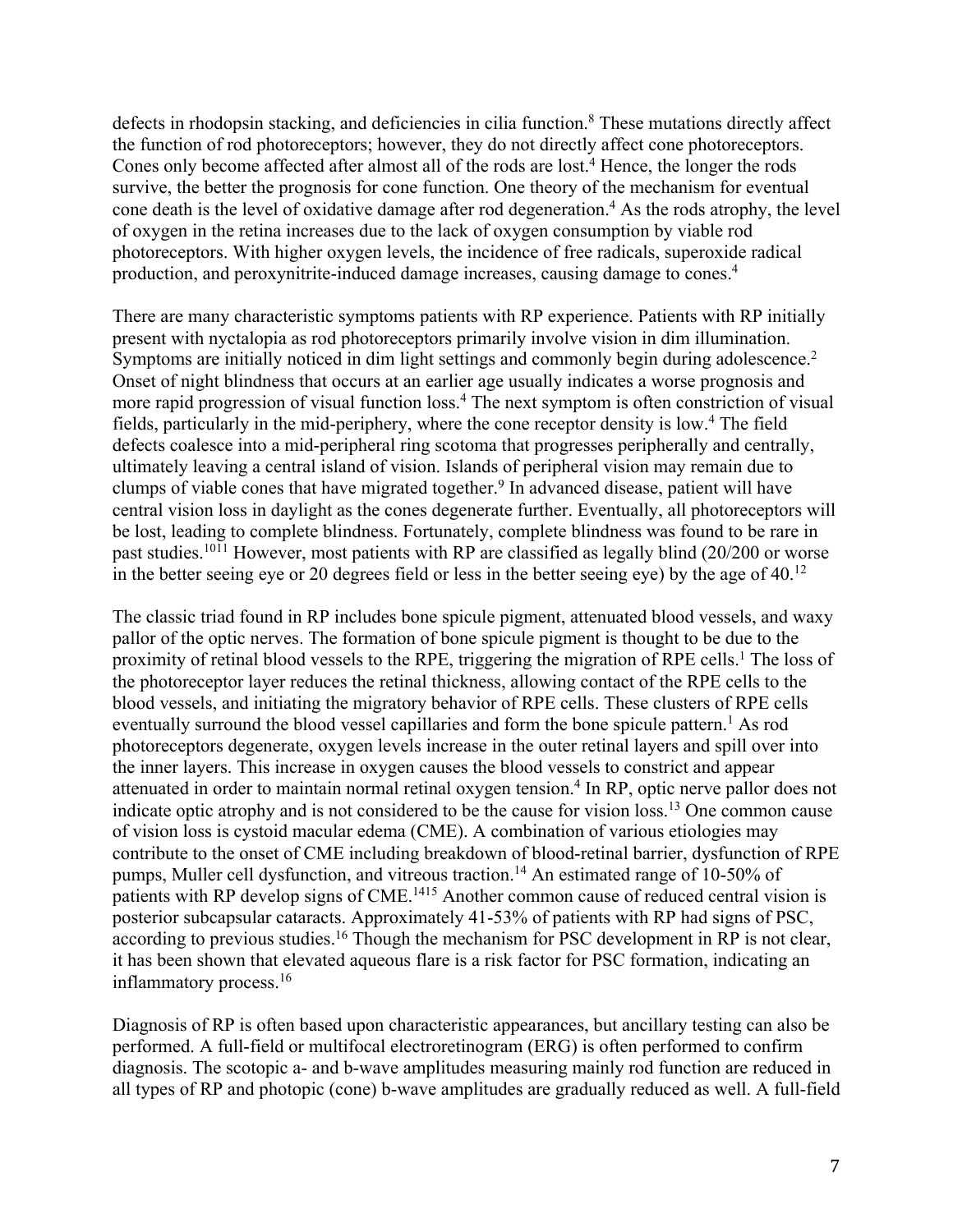ERG measures responses from the entire retina while a multifocal ERG is able to stimulate the central macular region alone. Multifocal ERG is more advantageous to use in following advanced RP cases for visual function.<sup>17</sup> OCT is another critical test to perform for patients with RP to confirm the absence of CME, especially if visual acuity is reduced. Humphrey visual field testing can also help monitor the progression of visual field defects in RP and is a way to follow the progression of the disease. Visual field testing can also qualify patients for legal blindness status (20 degrees diameter visual field or less in the better eye tested with a sizeIII4e target).

Some differential diagnoses for retinal degenerations include:

- Gyrate Atrophy
- Choroideremia,
- Cone-rod dystrophy
- Leber's congenital amaurosis
- Gyrate atrophy presents with a different appearance of large, pavingstone-like lesions in the periphery from RPE and choriocapillaris atrophy. In advanced forms of gyrate atrophy, these lobular lesions coalesce to form a scalloped border in the mid-periphery
- Choroideremia can also be differentiated by retinal appearance. Initially, choroideremia presents with pigment formation throughout the fundus; however, the pigment clumping is at the RPE layer rather than perivascular bone spicule clumping as in RP.<sup>18</sup> RPE, photoreceptors, and choriocapillaris eventually atrophy leaving visible underlying sclera and larger choroidal vessels.
- Cone-rod dystrophy may have similar fundus appearance; however, central visual acuity and color vision are normally affected before loss of peripheral vision or onset of nyctalopia.17
- Leber's congenital amaurosis (LCA) onset is earlier and the prognosis more severe than RP. Patients with LCA typically have severe vision loss by one year of age and present with nystagmus, poorly reactive pupils, and oculo-digital sign. $17$

The wide cast of mutations that cause RP makes treatment challenging. Pharmacologic therapies have not proven to be clinically significant. These agents include neurotrophic, antioxidant, antiapototic, and anti-inflammatory. Vitamin A has been a controversial therapy and may cause potential adverse effects. Further studies need to be completed to confirm clinical efficacy of pharmacologic therapies. For secondary complications of CME, carbonic anhydrase inhibitors (CAI) have been shown to be the most effective therapy and the main line treatment for CME secondary to RP.<sup>2</sup> A proposed mechanism of CAI for CME from RP includes promoting fluid resorption by restoring normal carbonic anhydrase activity along the basolateral membrane of RPE cells by blocking different anhydrase isozymes. It has also been shown that CAIs enhance blood flow and oxygen tension on retinal vasculature, increasing fluid resorption. There were less systemic side effects from topical CAI compared to oral CAI.15 Another secondary complication of posterior subcapsular cataracts is treated by cataract surgery, as the patient above had been previously.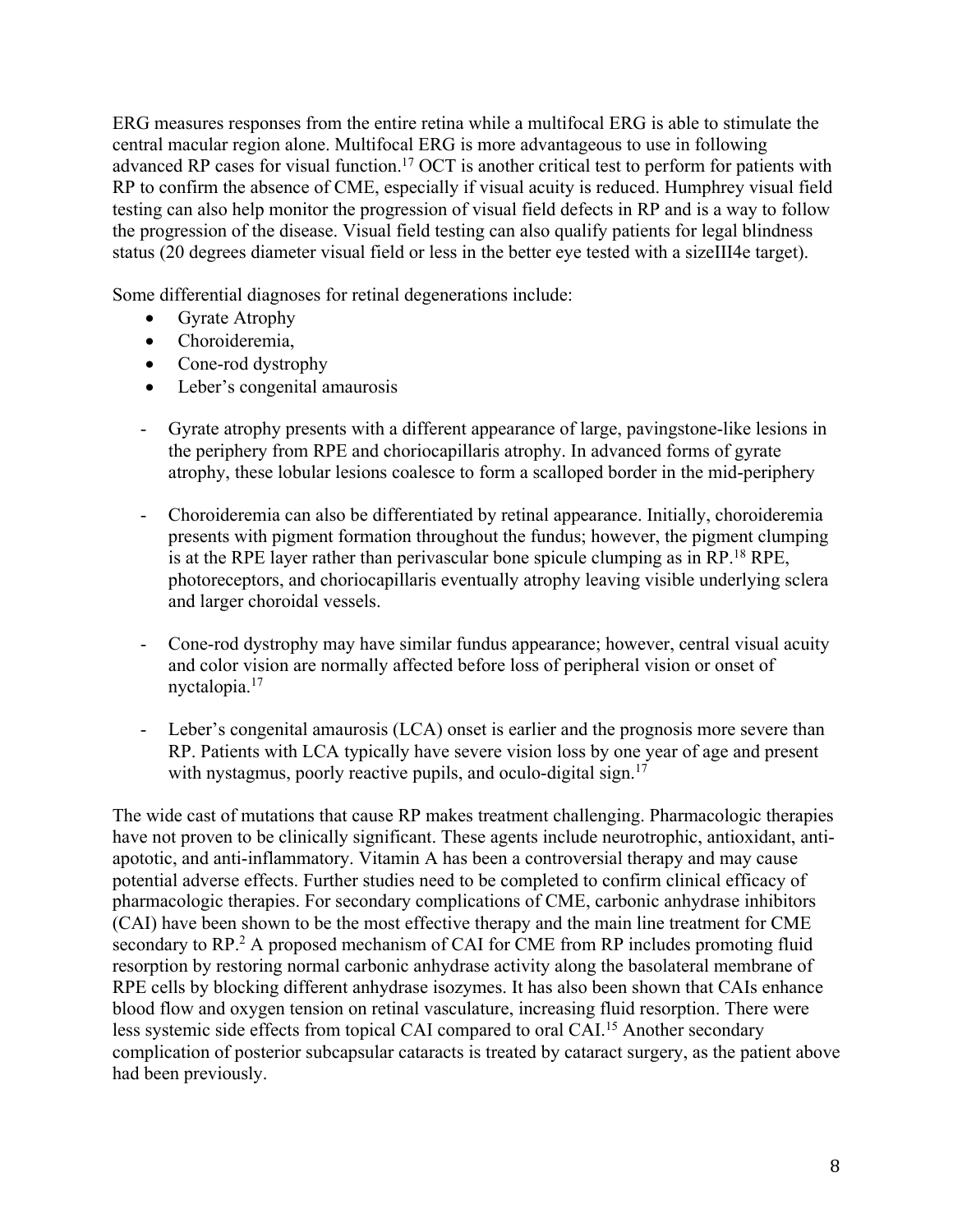Retinal prosthesis is a promising treatment for end-stage cases of RP. Retinal prostheses utilize remaining functional inner retinal cells to induce neural activity. As RP progresses, photoreceptors lose function, but ganglion cells remain functional. <sup>19</sup> Retinal prostheses circumvent the absent photoreceptors by converting light information into electrical signals and stimulating neurons downstream in the visual pathway. The Argus II Retinal Prosthesis System is an epiretinal prosthesis that has been approved by the U.S. Food and Drug Administration (FDA) and is the first to be commercially available for patients. The system utilizes a small camera mounted on a pair of glasses connected to a video-processing unit that collects, processes, and sends signals to a receiving antenna implanted in the eye. Patients perceive these signals as patterns of light.<sup>20</sup> Currently, the inclusion criteria is visual acuity of bare light perception or worse in both eyes due to profound RP.12 Improved basic visual function include target localization, direction of motion, mobility, and orientation.<sup>2,20</sup>

Gene therapy for retinal degenerations has been an area of great research. LUXTURNA, voretigene neparvovec (AAV2-hRPE65v2), is the first U.S. FDA-approved gene therapy for RPE65-mediated retinal dystrophy. Positive outcomes have included improved light sensitivity, visual fields, and mobility in dim lighting.21 It carries an adeno-associated virus vector containing the human RPE65 complementary DNA that is injected subretinally. Inclusion criteria consist of patients with visual acuity  $20/60$  or worse or visual field less than 20 degrees.<sup>21</sup> Patients also need a confirmed genetic diagnosis of biallelic RPE65 gene mutations as the cause of RP.<sup>21</sup> Unfortunately, RP associated with RPE65 mutation has been found to be rare, approximately 2% of autosomal recessive RP.<sup>22</sup> The patient in this case was not interested in genetic testing and preferred to use low vision devices and compensatory strategies to function at this time.

Low vision rehabilitation services are crucial for patients in all stages of RP. In early stages, proper education about the disease symptoms and prognosis is critical. As the condition progresses, it is imperative to monitor for visual field defects. Visual field is a strong predictor for poor mobility function.<sup>23</sup> Without independent mobility, a patient's quality of life suffers. It is recommended that patients with visual fields less than 70 degrees be evaluated carefully for mobility issues and consider orientation and mobility ( $O&M$ ) training.<sup>23</sup> Patients with 31 to 52 degrees fields have even higher risk for mobility difficulties and a restriction to 15 degrees should have immediate referral for mobility rehabilitation.23 Furthermore, if there is central vision loss in addition to peripheral restriction, referral for assessment should be considered even earlier as is the case for this patient. O&M training is designed to help patients navigate safely and independently in familiar and unfamiliar environments. O&M specialists can help patients utilize remaining functional vision with their other senses and can also teach efficient white cane travel. Prompt referral for mobility rehabilitation is necessary due to its limited resources and the significance of independent travel for quality of life. Alternative transportation options should also be discussed, as patients may not have sufficient visual fields or visual acuities to meet recommendations for a driver's license. As central vision becomes involved, low vision magnification devices such as high-powered readers, illuminated hand-held, and stand magnifiers may benefit the patient. Video magnifying systems (VMS) with its enhanced contrast features may especially assist the patient as contrast sensitivity becomes greatly reduced. Profound loss of vision may indicate for audio devices such as the OrCam reader or CCTVs with optical character recognition. Distance magnification includes monocular telescopes, binocular spectacles, electronic devices, and more. Success of magnification devices will vary depending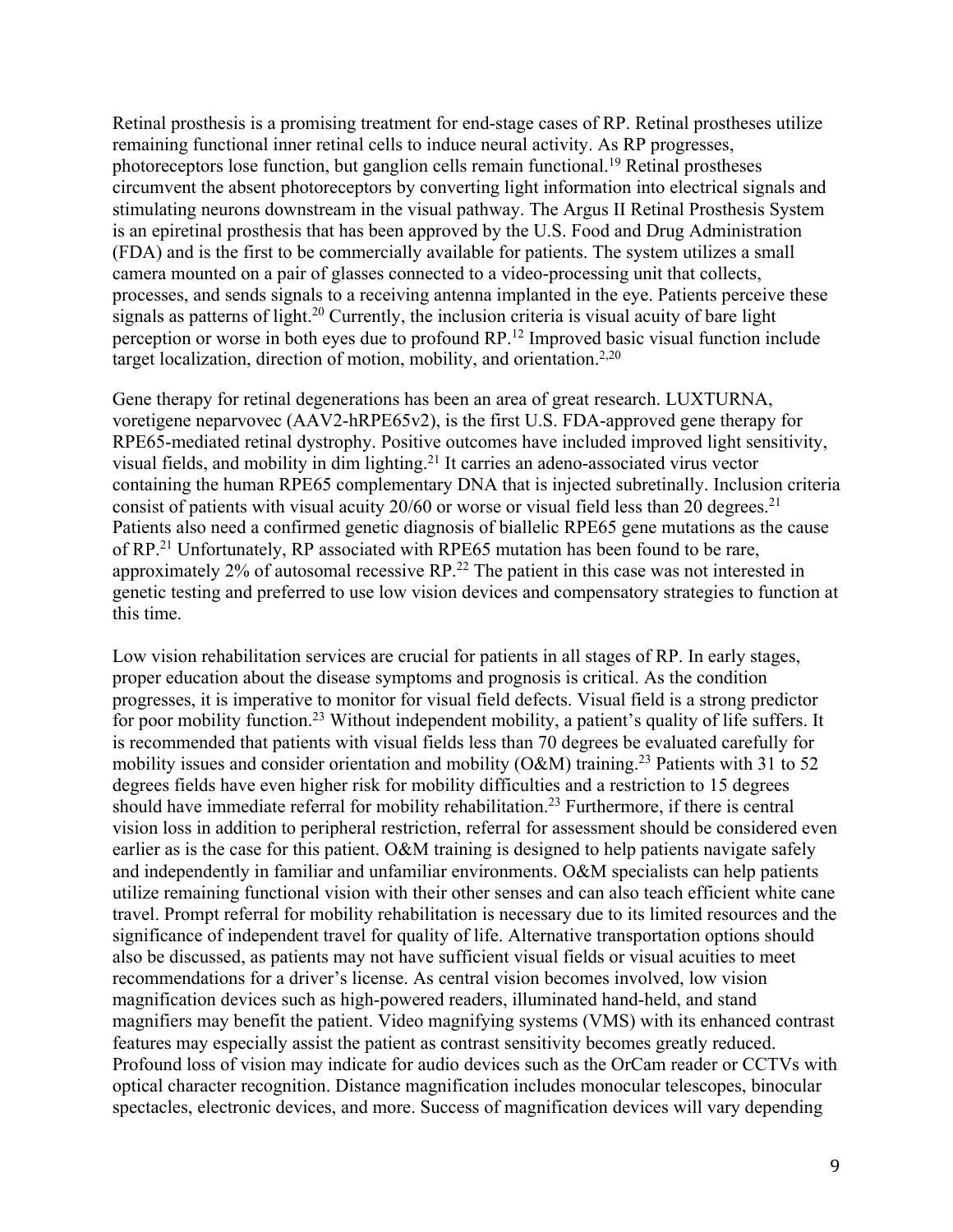on the level of RP and subjective preference. It is beneficial to demonstrate various devices of differing functionalities in order for patients to gain an understanding of the many options available to them. Keeping patients independent with low vision rehabilitation helps maintain confidence levels, emotional health, and satisfaction with life.<sup>24</sup>

## **Conclusion**

Retinitis pigmentosa is a serious, degenerative retinal condition that has substantial benefits from low vision rehabilitation services. Beyond device magnification, an essential consideration for rehabilitation is orientation and mobility training for safe navigation. Vision-related functions such as mobility need to be questioned and addressed as patients may not initially offer this information or recognize the issue. Continual research is being performed to find treatments to halt or slow progression of photoreceptor degeneration or introduce means of bypassing the diseased retinal layer. Optometrists should be up-to-date with current research and be familiar with newly approved therapies.

A low vision consultation is often the beginning of a road to long-term rehabilitation with RP as it is a progressive condition. The first visit is a stepping-stone for patients to continue this uphill journey. The patient in this report left the clinic hopeful and confident in the potential of maintaining independence. Low visions services not only provide evaluation of devices for improved vision, they also are able to introduce various available resources to patients. Low vision specialists have a unique place as strong advocates for patients. Overall, low vision rehabilitation manages the patient holistically, addressing all areas of impact from this progressive retinal condition, and helping patients maintain a full and independent lifestyle.

# **References**

- 1. Jaissle GB, May CA, Van De Pavert SA, et al. Bone spicule pigment formation in retinitis pigmentosa: Insights from a mouse model. *Graefe's Arch Clin Exp Ophthalmol*. 2010;248(8):1063-1070. doi:10.1007/s00417-009-1253-9
- 2. Dias MF, Joo K, Kemp JA, et al. Molecular genetics and emerging therapies for retinitis pigmentosa: Basic research and clinical perspectives. *Prog Retin Eye Res*. 2017. doi:10.1016/j.preteyeres.2017.10.004
- 3. Wright AF, Chakarova CF, Abd El-Aziz MM, Bhattacharya SS. Photoreceptor degeneration: Genetic and mechanistic dissection of a complex trait. *Nat Rev Genet*. 2010;11(4):273-284. doi:10.1038/nrg2717
- 4. Campochiaro PA, Mir TA. The mechanism of cone cell death in Retinitis Pigmentosa. *Prog Retin Eye Res*. 2018;62:24-37. doi:10.1016/j.preteyeres.2017.08.004
- 5. Bertelsen M, Jensen H, Bregnhoj JF, Rosenberg T. Prevalence of generalized retinal dystrophy in Denmark. *Ophthalmic Epidemiol*. 2014;21(4):217-223. doi:10.3109/09286586.2014.929710
- 6. Na KH, Kim HJ, Kim KH, et al. Prevalence, Age at Diagnosis, Mortality, and Cause of Death in Retinitis Pigmentosa in Korea—A Nationwide Population-based Study. *Am J Ophthalmol*. 2017;176:157-165. doi:10.1016/j.ajo.2017.01.014
- 7. Kaplan HJ, Wang W, Dean DC. Restoration of Cone Photoreceptor Function in Retinitis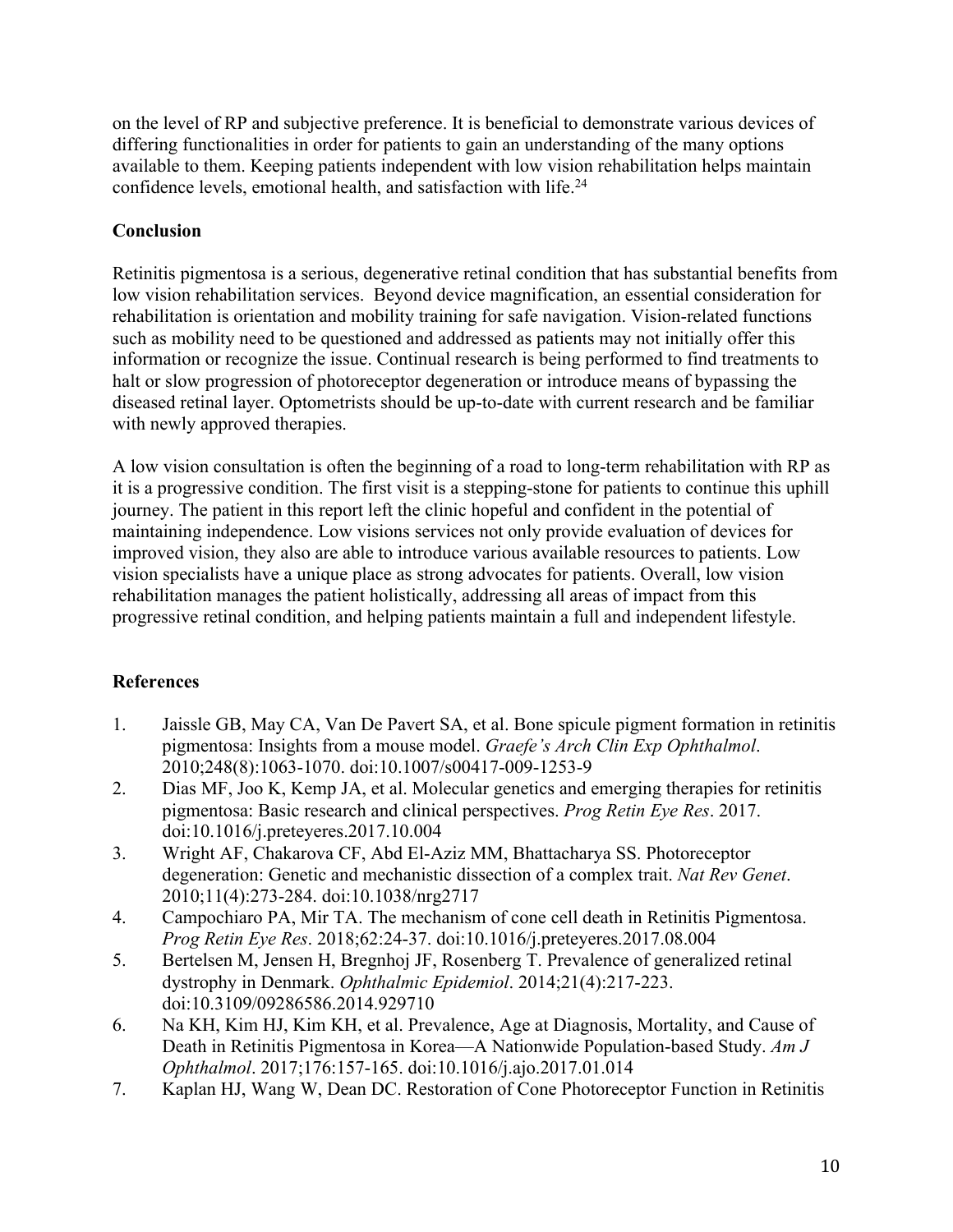Pigmentosa. *Transl Vis Sci Technol*. 2017;6(5):5. doi:10.1167/tvst.6.5.5

- 8. Jones W, Marc RE, Pfeiffer RL. Retinal Degeneration, Remodeling and Plasticity. *Webvision*. 2016:1-44. http://webvision.med.utah.edu/book/part-xii-cell-biology-ofretinal-degenerations/retinal-degeneration-remodeling-and-plasticity/.
- 9. Lin B, Masland RH, Strettoi E. Remodeling of cone photoreceptor cells after rod degeneration in rd mice. *Exp Eye Res*. 2009;88(3):589-599. doi:10.1016/j.exer.2008.11.022
- 10. Grover S, Fishman G a, Anderson RJ, et al. Visual acuity impairment in patients with retinitis pigmentosa at age 45 years or older. *Ophthalmology*. 1999;106(9):1780-1785. doi:10.1016/S0161-6420(99)90342-1
- 11. Grover S, Fishman GA, Alexander KR, Anderson RJ, Derlacki DJ. Visual acuity impairment in patients with retinitis pigmentosa. *Ophthalmology*. 1996;103(10):1593- 1600. doi:10.1016/S0161-6420(96)30458-2
- 12. Vaidya A, Borgonovi E, Taylor RS, et al. The cost-effectiveness of the Argus II retinal prosthesis in Retinitis Pigmentosa patients. *BMC Ophthalmol*. 2014;14(1):1-10. doi:10.1186/1471-2415-14-49
- 13. S.Natarajan. Retinitis pigmentosa: A brief overview. *Indian J Ophthalmol*. 2011;59(5):343–346.
- 14. Strong S, Liew G, Michaelides M. Retinitis pigmentosa-associated cystoid macular oedema: Pathogenesis and avenues of intervention. *Br J Ophthalmol*. 2017;101(1):31-37. doi:10.1136/bjophthalmol-2016-309376
- 15. Huang Q, Chen R, Lin X, Xiang Z. Efficacy of carbonic anhydrase inhibitors in management of cystoid macular edema in retinitis pigmentosa: A meta-analysis. *PLoS One*. 2017;12(10). doi:10.1371/journal.pone.0186180
- 16. Fujiwara K, Ikeda Y, Murakami Y, et al. Risk factors for posterior subcapsular cataract in retinitis pigmentosa. *Investig Ophthalmol Vis Sci*. 2017;58(5):2534-2537. doi:10.1167/iovs.17-21612
- 17. Fahim AT, Daiger SP, Weleber RG. *Nonsyndromic Retinitis Pigmentosa Overview*. http://www.ncbi.nlm.nih.gov/pubmed/20301590.
- 18. Khan KN, Islam F, Moore AT, Michaelides M. Clinical and Genetic Features of Choroideremia in Childhood. *Ophthalmology*. 2016;123(10):2158-2165. doi:10.1016/j.ophtha.2016.06.051
- 19. Devenyi RG, Manusow J, Patino BE, Mongy M, Markowitz M, Markowitz SN. The Toronto experience with the Argus II retinal prosthesis: new technology, new hope for patients. *Can J Ophthalmol*. 2018;53(1):9-13. doi:10.1016/j.jcjo.2017.10.043
- 20. Dorn JD, Humayun MS, Handa J, et al. Five-year safety and performance results from Arguss II Retinal Prosthesis System clinical trial. 2017;123(10):2248-2254. doi:10.1016/j.ophtha.2016.06.049.Five-year
- 21. Russell S, Bennett J, Wellman JA, et al. Efficacy and safety of voretigene neparvovec (AAV2-hRPE65v2) in patients with RPE65-mediated inherited retinal dystrophy: a randomised, controlled, open-label, phase 3 trial. *Lancet*. 2017;390(10097):849-860. doi:10.1016/S0140-6736(17)31868-8
- 22. Weleber RG, Pennesi ME, Wilson DJ, et al. Results at 2 Years after Gene Therapy for RPE65-Deficient Leber Congenital Amaurosis and Severe Early-Childhood-Onset Retinal Dystrophy. *Ophthalmology*. 2016;123(7):1606-1620. doi:10.1016/j.ophtha.2016.03.003
- 23. Lovie-Kitchin JE, Soong GP, Hassan SE, Woods RL. Visual field size criteria for mobility